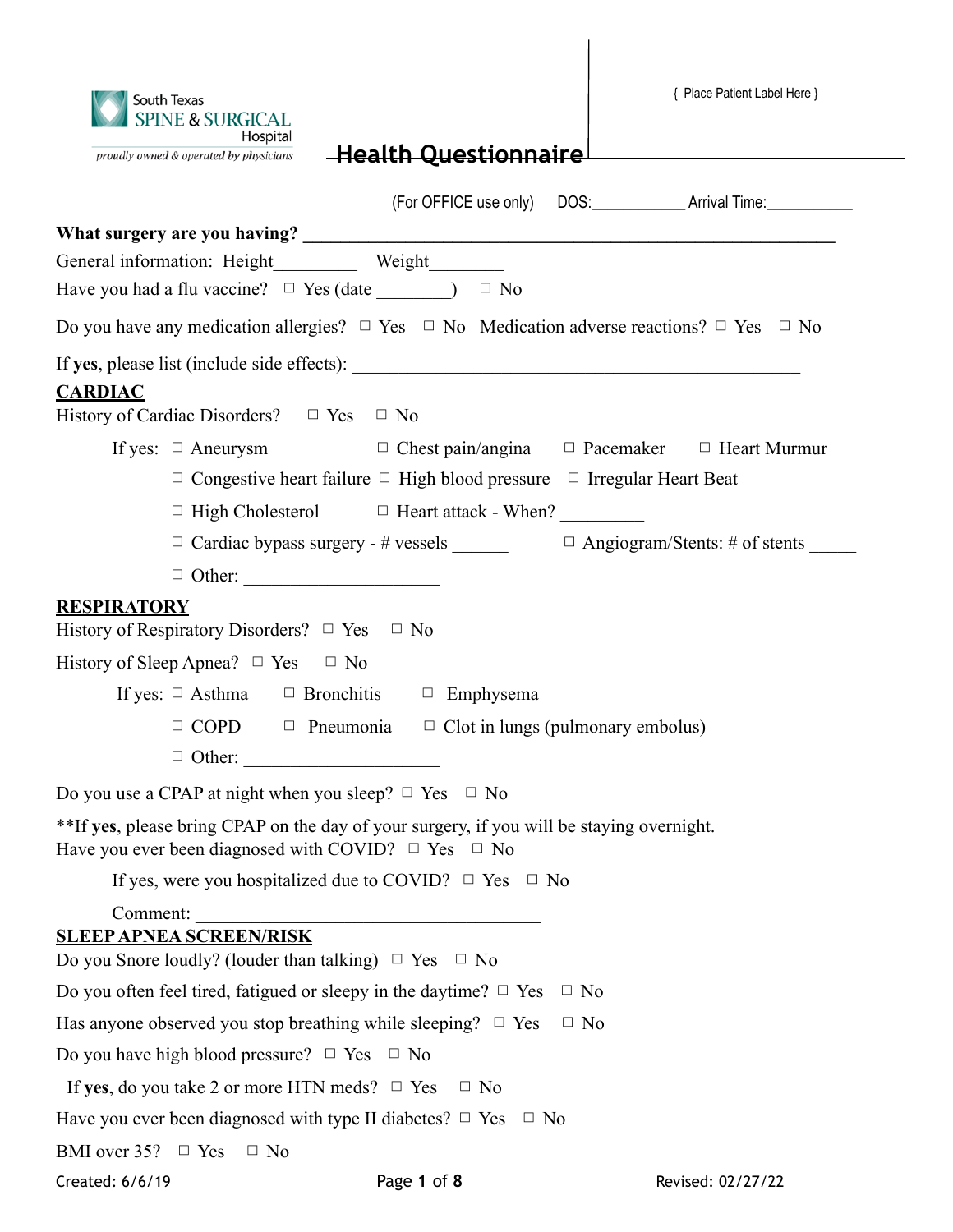{ Place Patient Label Here }



**Health Questionnaire**

Age over 50 years old?  $\Box$  Yes  $\Box$  No

Neck circumference large or shirt size > 17.5 inches?  $\Box$  Yes  $\Box$  No

Male Gender?  $\Box$  Yes  $\Box$  No

### **NEUROLOGICAL (Brain/Spinal cord)**

|                     | <b>NEUROLOGICAL (Brain/Spinal cord)</b><br>History of Neurological Disorders? $\Box$ Yes $\Box$ No                          |                                               |                                                                                                       |  |  |  |
|---------------------|-----------------------------------------------------------------------------------------------------------------------------|-----------------------------------------------|-------------------------------------------------------------------------------------------------------|--|--|--|
|                     |                                                                                                                             |                                               | If yes: $\Box$ Alzheimer's $\Box$ Dementia $\Box$ Parkinson's $\Box$ Paralysis (Quadra or Paraplegia) |  |  |  |
|                     | $\Box$ Headaches $\Box$ Seizures $\Box$ Multiple sclerosis                                                                  |                                               |                                                                                                       |  |  |  |
|                     |                                                                                                                             |                                               |                                                                                                       |  |  |  |
|                     | $\Box$ Numbness or tingling to hand $\Box$ Left $\Box$ Right                                                                |                                               |                                                                                                       |  |  |  |
|                     | $\Box$ Numbness or tingling to feet $\Box$ Left $\Box$ Right                                                                |                                               |                                                                                                       |  |  |  |
|                     |                                                                                                                             |                                               |                                                                                                       |  |  |  |
|                     |                                                                                                                             |                                               |                                                                                                       |  |  |  |
|                     | <b>MUSCULOSKELETAL (Bones/Muscles/Ligament/Tendons/Joints)</b><br>History of Musculoskeletal Disorder? $\Box$ Yes $\Box$ No |                                               |                                                                                                       |  |  |  |
|                     | If yes: $\Box$ Arthritis $\Box$ Rheumatoid Arthritis $\Box$ Fibromyalgia                                                    |                                               |                                                                                                       |  |  |  |
|                     | $\Box$ Osteoporosis $\Box$ Chronic back pain $\Box$ Muscular Dystrophy                                                      |                                               |                                                                                                       |  |  |  |
|                     | $\Box$ Chronic neck pain $\Box$ Gout                                                                                        |                                               |                                                                                                       |  |  |  |
|                     | <b>GASTROINTESTINAL (Digestive/Esophagus/Stomach/Colon/Rectum)</b>                                                          |                                               |                                                                                                       |  |  |  |
|                     | History of Gastrointestinal Disorders? $\Box$ Yes                                                                           | $\Box$ No                                     |                                                                                                       |  |  |  |
|                     | If yes: $\Box$ Cirrhosis $\Box$ Crohn's disease $\Box$ Hiatal Hernia                                                        |                                               |                                                                                                       |  |  |  |
|                     | $\Box$ Irritable bowel syndrome $\Box$ Diverticulitis $\Box$ Diverticulosis                                                 |                                               |                                                                                                       |  |  |  |
|                     | $\Box$ Pancreatitis $\Box$ Peptic Ulcer(s) $\Box$ Ulcerative Colitis                                                        |                                               |                                                                                                       |  |  |  |
|                     |                                                                                                                             |                                               | $\Box$ GERD $\Box$ Gastrointestinal bleeding $\Box$ Other:                                            |  |  |  |
|                     | <b>URINARY (Kidney/Bladder)</b><br>History of Urinary Disorders? $\Box$ Yes $\Box$ No                                       |                                               |                                                                                                       |  |  |  |
|                     | If yes: $\Box$ Prostate disease (BPH/Enlarged prostate) $\Box$ Cystitis                                                     |                                               |                                                                                                       |  |  |  |
|                     | $\Box$ Dialysis                                                                                                             | $\Box$ Urinary retention $\Box$ Kidney stones |                                                                                                       |  |  |  |
|                     | $\Box$ Chronic renal disease                                                                                                | $\Box$ Incontinence $\Box$ UTI chronic        |                                                                                                       |  |  |  |
|                     |                                                                                                                             |                                               |                                                                                                       |  |  |  |
| <u>REPRODUCTIVE</u> | $\text{Pregnant?} \quad \Box \quad \text{Yes} \quad \Box \quad \text{No LMP:}$                                              |                                               | Breastfeeding? $\Box$ Yes $\Box$ No                                                                   |  |  |  |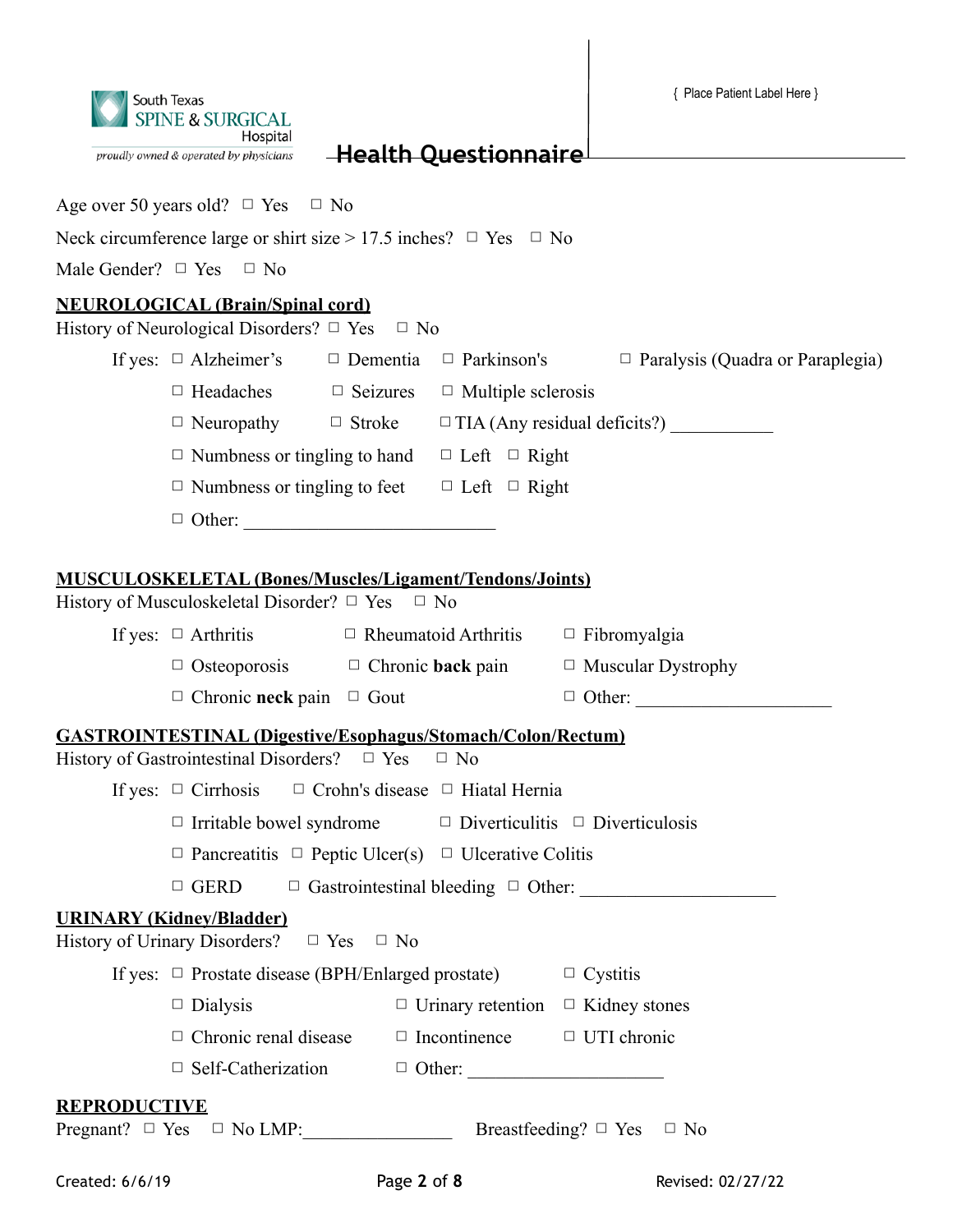| South Texas<br><b>SPINE &amp; SURGICAL</b><br>Hospital |
|--------------------------------------------------------|
| proudly owned & operated by physicians                 |

| History of Reproductive Disorders? $\Box$ Yes $\Box$ No                                              |                                                                            |                 |                  |                             |                                              |                                                                 |
|------------------------------------------------------------------------------------------------------|----------------------------------------------------------------------------|-----------------|------------------|-----------------------------|----------------------------------------------|-----------------------------------------------------------------|
|                                                                                                      | If yes: $\Box$ Abnormal Pap $\Box$ Fibroids $\Box$ Irregular bleeding      |                 |                  |                             |                                              |                                                                 |
|                                                                                                      | $\Box$ Ovarian Cyst $\Box$ STD $\Box$ Endometriosis                        |                 |                  |                             |                                              |                                                                 |
|                                                                                                      | $\Box$ Menstrual Disorder $\Box$ Menopause $\Box$ Low Testosterone         |                 |                  |                             |                                              |                                                                 |
|                                                                                                      |                                                                            |                 |                  |                             |                                              |                                                                 |
| <b>EENT</b> (Eyes/Ears/Nose/Throat)<br>History of EENT Disorders? $\Box$ Yes $\Box$ No               |                                                                            |                 |                  |                             |                                              |                                                                 |
|                                                                                                      | If yes: $\Box$ Seasonal Allergies $\Box$ Hearing loss                      |                 |                  |                             | $\Box$ Glaucoma                              |                                                                 |
|                                                                                                      | $\Box$ Cataract- Left $\Box$ Hearing device- Left $\Box$ Chronic Sinusitis |                 |                  |                             |                                              |                                                                 |
|                                                                                                      |                                                                            |                 |                  |                             |                                              | $\Box$ Cataract-Right $\Box$ Hearing device-Right $\Box$ Other: |
| <b>ENDOCRINE (Diabetes/Thyroid/Pancreas)</b><br>History of Endocrine Disorders? $\Box$ Yes $\Box$ No |                                                                            |                 |                  |                             |                                              |                                                                 |
| History of Diabetes Mellitus? $\Box$ Yes $\Box$ No                                                   |                                                                            |                 |                  |                             |                                              |                                                                 |
|                                                                                                      | If yes: $\Box$ DM Type I $\Box$ DM Type II $\Box$ Hashimoto's              |                 |                  |                             |                                              |                                                                 |
|                                                                                                      | $\Box$ Hyperthyroidism $\Box$ Hypothyroidism $\Box$ Addison's              |                 |                  |                             |                                              |                                                                 |
|                                                                                                      | $\Box$ Cushing $\Box$ Graves'                                              |                 |                  |                             |                                              |                                                                 |
| <b>INTEGUMENTARY (Skin/Nails)</b><br>History of Integumentary Disorders? $\Box$ Yes $\Box$ No        |                                                                            |                 |                  |                             |                                              |                                                                 |
|                                                                                                      | If yes: $\Box$ Cellulitis                                                  |                 |                  |                             | $\Box$ Eczema $\Box$ Shingles $\Box$ Rosacea |                                                                 |
|                                                                                                      | $\Box$ Contact Dermatitis                                                  |                 | $\Box$ Psoriasis |                             |                                              |                                                                 |
| <b>BLOOD</b><br>History of blood disorders? $\Box$ Yes $\Box$ No                                     |                                                                            |                 |                  |                             |                                              |                                                                 |
|                                                                                                      | If yes: $\Box$ Anemia $\Box$ Hemophilia $\Box$ Sickle Cell                 |                 |                  |                             |                                              |                                                                 |
|                                                                                                      | $\Box$ Clotting problems $\Box$ Other:                                     |                 |                  |                             |                                              |                                                                 |
| <b>CANCER</b><br>History of Cancer? $\Box$ Yes $\Box$ No                                             |                                                                            |                 |                  |                             |                                              |                                                                 |
|                                                                                                      | If yes: $\Box$ Breast $\Box$ Liver                                         |                 |                  | $\Box$ Prostate $\Box$ Skin |                                              |                                                                 |
|                                                                                                      | $\Box$ Lung $\Box$ Leukemia                                                |                 |                  | $\Box$ Kidney               | $\Box$ Ovarian                               |                                                                 |
|                                                                                                      | $\Box$ Colon                                                               | $\Box$ Cervical |                  | $\Box$ Uterine              |                                              |                                                                 |
| <b>INFECTIOUS DISEASE</b><br>History of Infectious disease? $\Box$ Yes $\Box$ No                     |                                                                            |                 |                  |                             |                                              |                                                                 |
|                                                                                                      | If yes: $\Box$ AIDS                                                        | $\Box$ HIV      |                  |                             | $\Box$ Hepatitis A/B/C                       | $\Box$ HPV                                                      |
| Created: 6/6/19                                                                                      |                                                                            |                 | Page 3 of 8      |                             |                                              | Revised: 02/27/22                                               |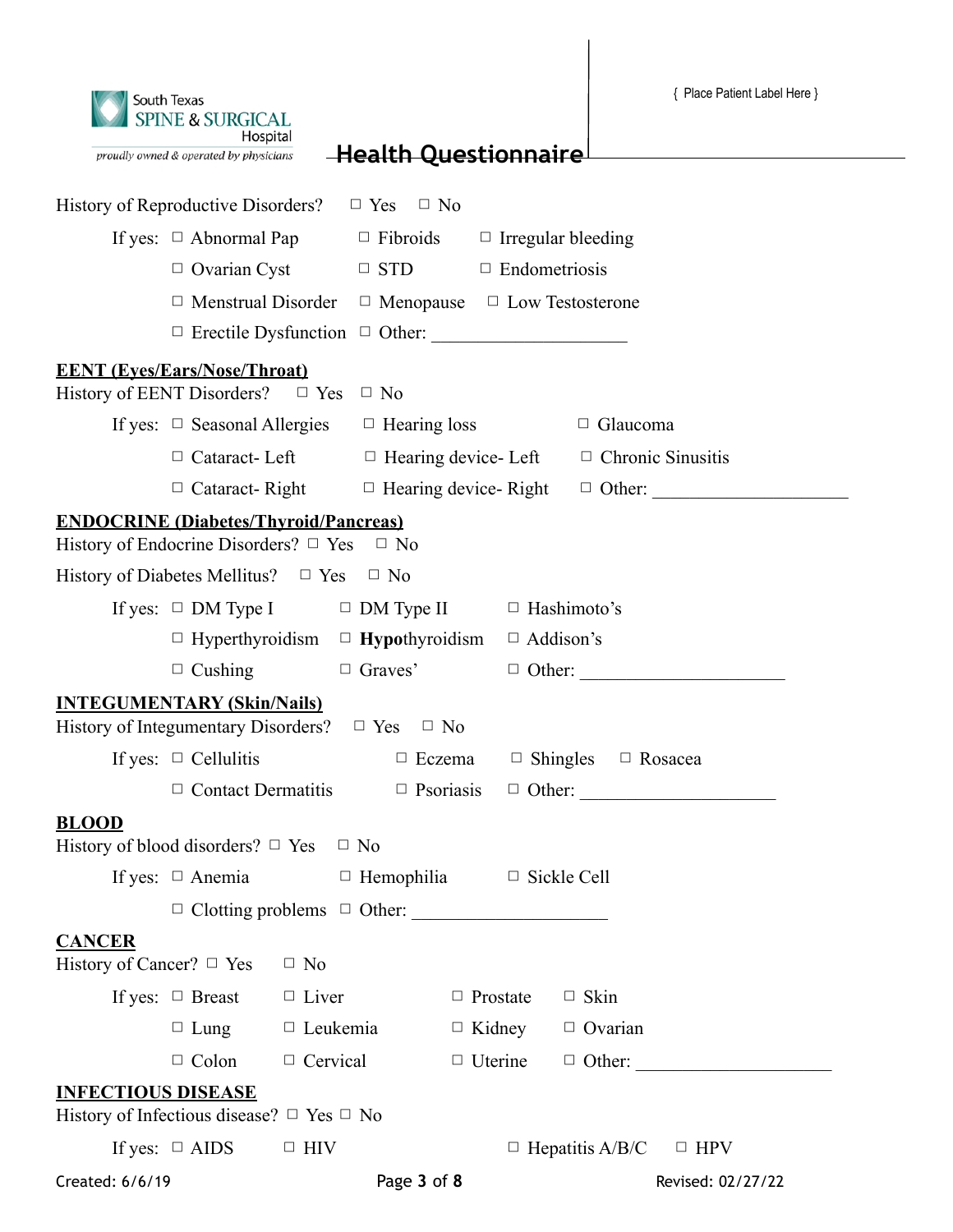$\mathcal{L}_\text{max}$  and  $\mathcal{L}_\text{max}$  and  $\mathcal{L}_\text{max}$  and  $\mathcal{L}_\text{max}$  and  $\mathcal{L}_\text{max}$  and  $\mathcal{L}_\text{max}$ 

 $\Box$  Herpes  $\Box$  Tuberculosis  $\Box$  MRSA/VRE (resistant org)  $\Box$  Other:

### **MEDICAL PROCEDURES**

History of Surgery?  $\Box$  Yes  $\Box$  No History of Invasive Procedure?  $\Box$  Yes  $\Box$  No

If **yes**, please list: \_\_\_\_\_\_\_\_\_\_\_\_\_\_\_\_\_\_\_\_\_\_\_\_\_\_\_\_\_\_\_\_\_\_\_\_\_\_\_\_\_\_\_\_\_\_\_\_\_\_\_\_\_\_

Did you have any trouble with anesthesia?  $\Box$  Yes  $\Box$  No

If yes, please list:

### **FAMILY HISTORY**

|                            | Mother | Father | Sibling | Other | Unknown |
|----------------------------|--------|--------|---------|-------|---------|
| Cardiac Disease            | П      | П      | П       | П     |         |
| Cancer                     | г      | П      | П       | П     |         |
| Diabetes                   | П      | П      | П       | ⊓     |         |
| <b>High Blood Pressure</b> | П      | П      | П       | □     |         |
| Malignant Hyperthermia     |        | П      | П       | Г     |         |
| Stroke (CVA/TIA)           |        | ┓      |         |       |         |

Other:

### **SMOKING/ALCOHOL STATUS**

| $\Box$ Current Everyday $\Box$ Current Someday Smoker $\Box$ Former Smoker $\Box$ Never        |  |  |  |  |  |
|------------------------------------------------------------------------------------------------|--|--|--|--|--|
|                                                                                                |  |  |  |  |  |
| How much alcohol do you drink? $\Box$ None $\Box$ 1-2 per week $\Box$ >2 per week $\Box$ Daily |  |  |  |  |  |
| Do you take any recreational drugs? $\Box$ Yes<br>$\Box$ No                                    |  |  |  |  |  |
| <b>PSYCHOLOGICAL</b>                                                                           |  |  |  |  |  |
| History of Psychological Disorders? $\Box$ Yes $\Box$ No                                       |  |  |  |  |  |
| If yes: $\Box$ ADD $\Box$ Depression $\Box$ Panic Disorder                                     |  |  |  |  |  |
| $\Box$ ADHD $\Box$ Bipolar Disorder $\Box$ PTSD                                                |  |  |  |  |  |
| $\Box$ Anxiety $\Box$ Schizophrenia $\Box$ Other:                                              |  |  |  |  |  |
| <b>ABUSE/HUMAN TRAFFICKING SCREENING</b>                                                       |  |  |  |  |  |
| Do you have any concerns about your safety at home? $\Box$ Yes $\Box$ No                       |  |  |  |  |  |
| Have you been physically hurt or threatened by anyone? $\Box$ Yes $\Box$ No                    |  |  |  |  |  |
| Are you being forced to do anything you do not want to do? $\Box$ Yes $\Box$ No                |  |  |  |  |  |
| Has your ID or documentation been taken from you? $\Box$ Yes $\Box$ No                         |  |  |  |  |  |
|                                                                                                |  |  |  |  |  |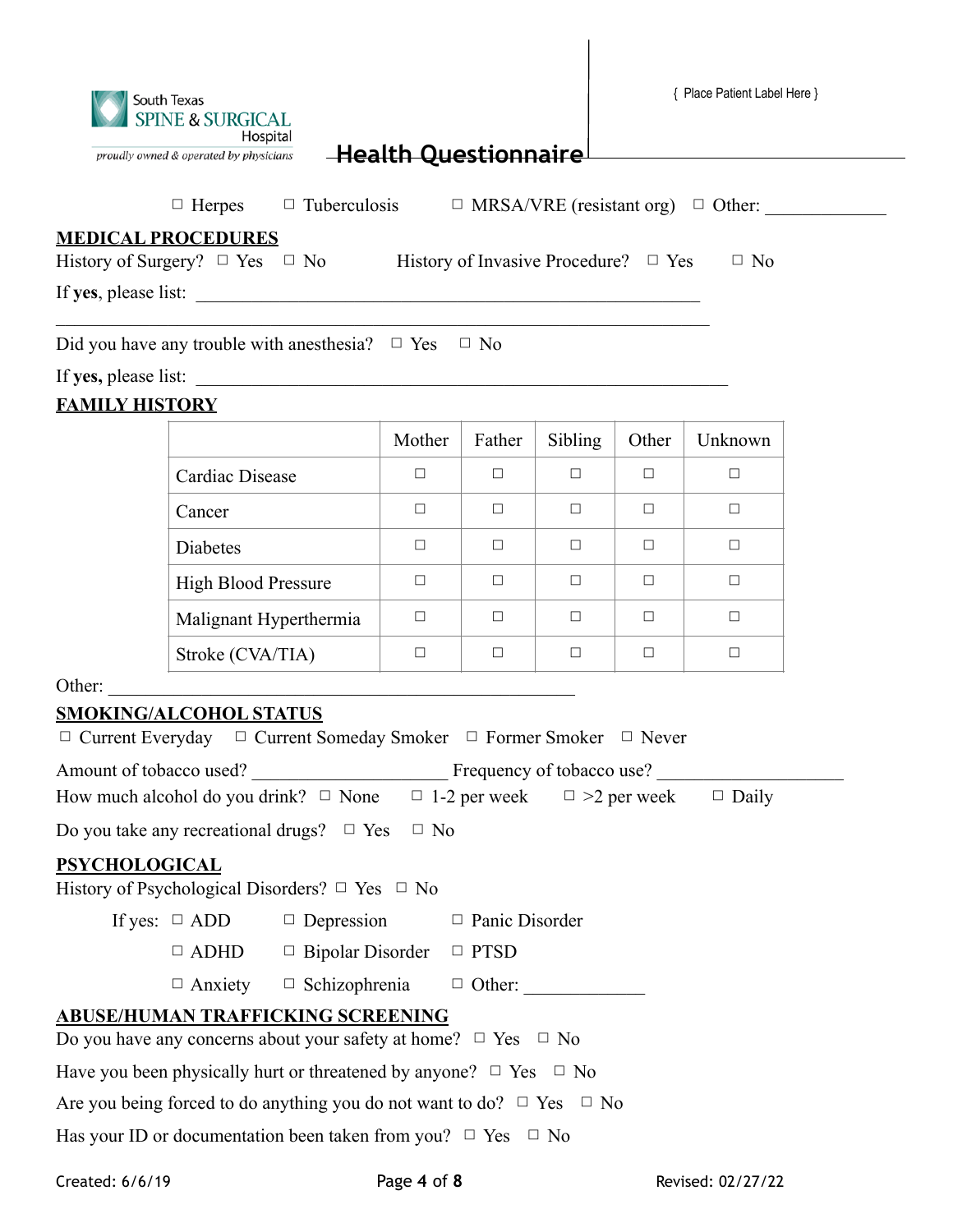

Are there any safety issues you would like addressed while you are here in the hospital?  $\Box$  Yes  $\Box$  No Were any of the above questions answered yes?  $\Box$  Yes  $\Box$  No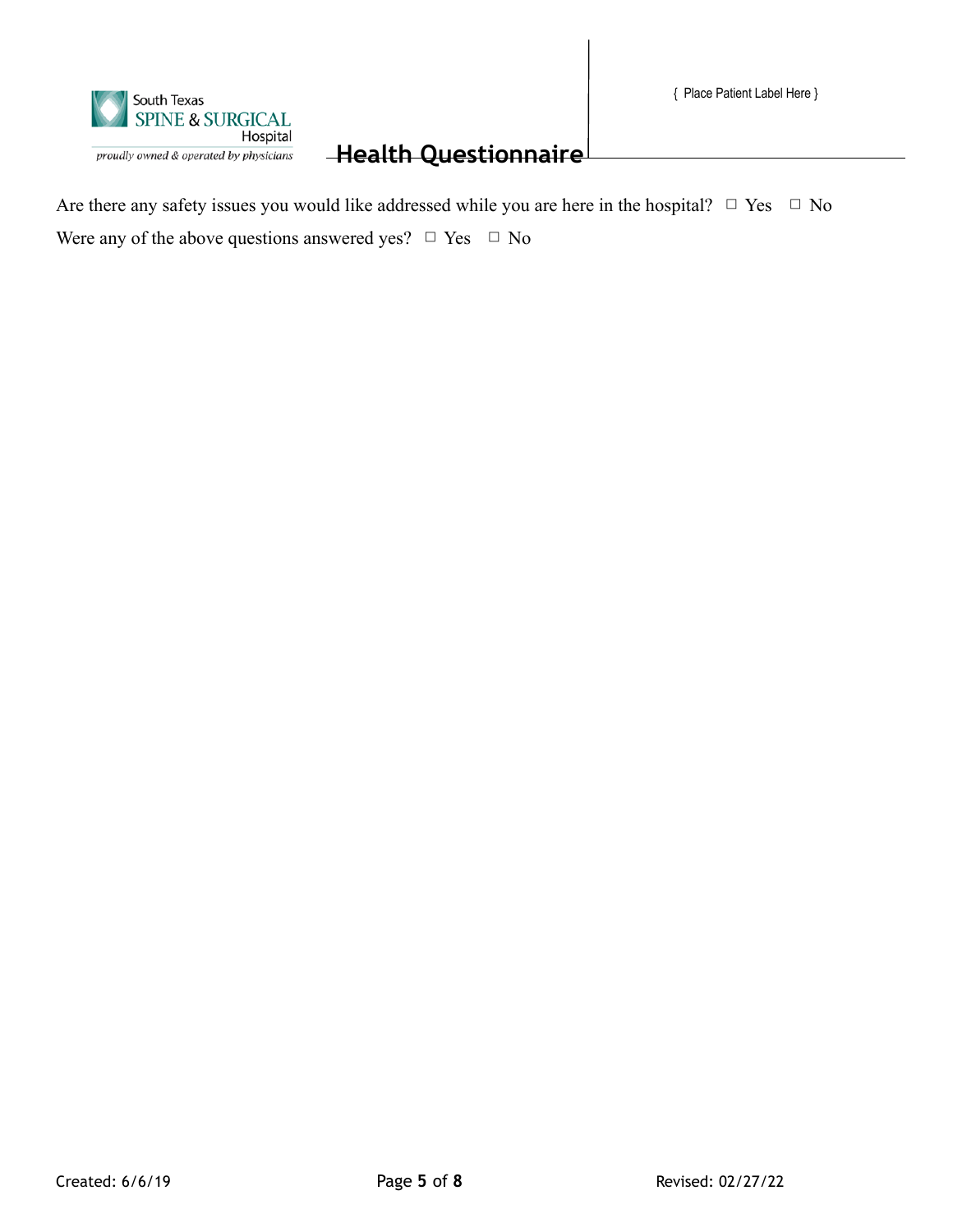

### **SUICIDE BEHAVIORS QUESTIONNAIRE**

- 1. Over the past 2 weeks, have you felt down, depressed, or hopeless?
	- o Yes
	- o No
	- o Patient unable to complete
	- o Patient refused
- 2. Over the past 2 weeks, have you had thoughts of killing yourself?
	- o Yes
	- o No
	- o Patient unable to complete
	- o Patient
- 3. In your lifetime, have you ever attempted to kill yourself?
	- o Yes
	- o No
	- o Patient unable to complete
	- o Patient
- 4. If response to question #3 is YES:
	- o Within the last 24 hours
	- o Within the last month
	- o Between 1 and 6 months ago
	- o More than 6 months ago
	- o Patient unable to complete
	- o Patient refused

#### **PRIMARY CARE PHYSICAN**

| Name and Phone:                                                                                                                                                                                                                |  |                      |                  |                   |  |  |
|--------------------------------------------------------------------------------------------------------------------------------------------------------------------------------------------------------------------------------|--|----------------------|------------------|-------------------|--|--|
| <b>LOCAL PREFERRED PHARMACY</b>                                                                                                                                                                                                |  |                      |                  |                   |  |  |
|                                                                                                                                                                                                                                |  | Phone:               |                  |                   |  |  |
| Address:<br><u> 1989 - Johann John Stone, mars et al. 1989 - John Stone, mars et al. 1989 - John Stone, mars et al. 1989 - John Stone</u>                                                                                      |  | $\mathsf{Zip code:}$ |                  |                   |  |  |
| PATIENT PORTAL                                                                                                                                                                                                                 |  |                      |                  |                   |  |  |
| Email: The Communication of the Communication of the Communication of the Communication of the Communication of the Communication of the Communication of the Communication of the Communication of the Communication of the C |  |                      |                  |                   |  |  |
| $(For OFFICE use only) B/P$ R                                                                                                                                                                                                  |  | HR <sub>1</sub>      | SPO <sub>2</sub> | TEMP              |  |  |
| Created: 6/6/19                                                                                                                                                                                                                |  | Page 6 of 8          |                  | Revised: 02/27/22 |  |  |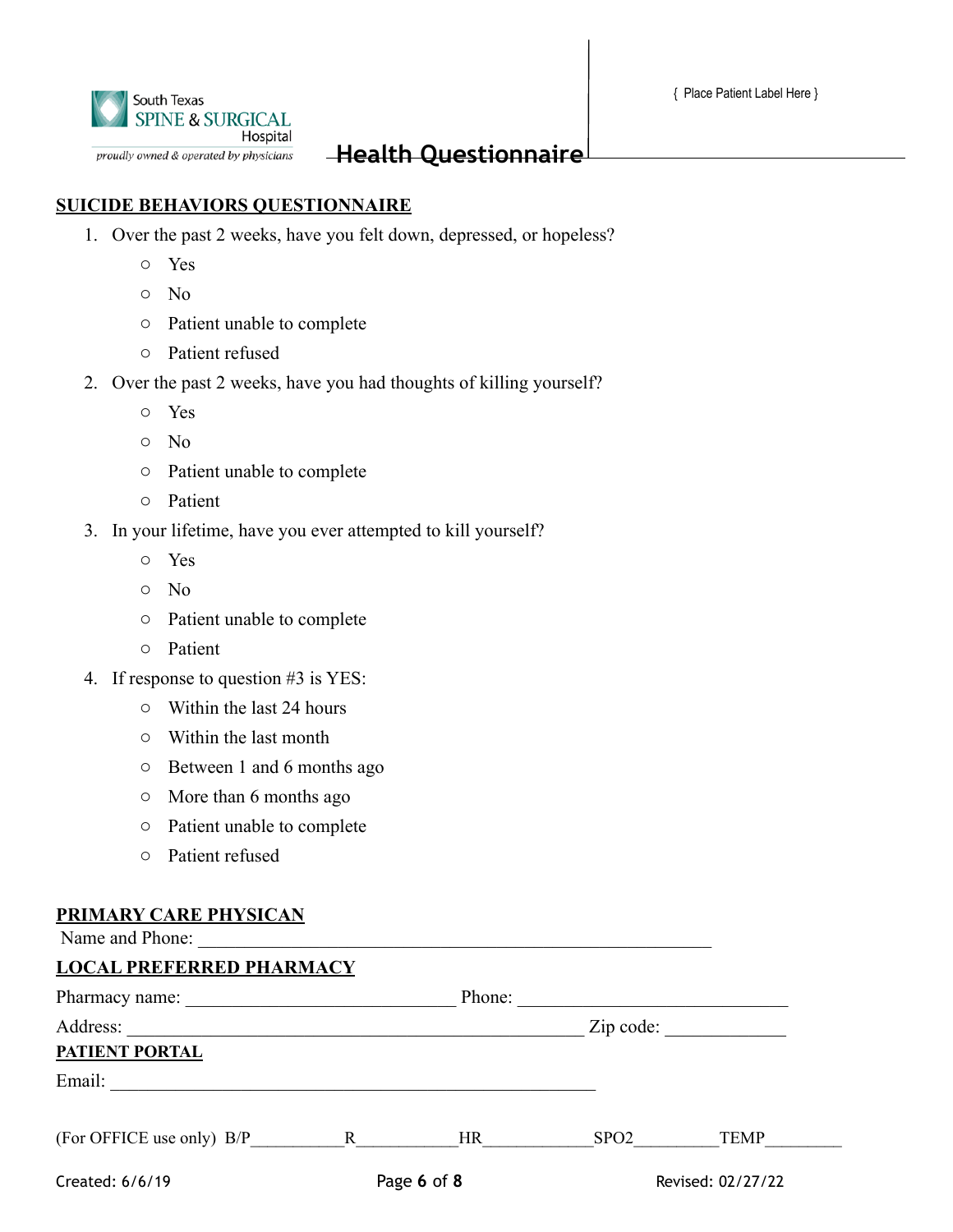|  |  | { Place Patient Label Here } |  |  |  |
|--|--|------------------------------|--|--|--|
|--|--|------------------------------|--|--|--|



Physician Notified for Abnormal Values-<br>Reported to: